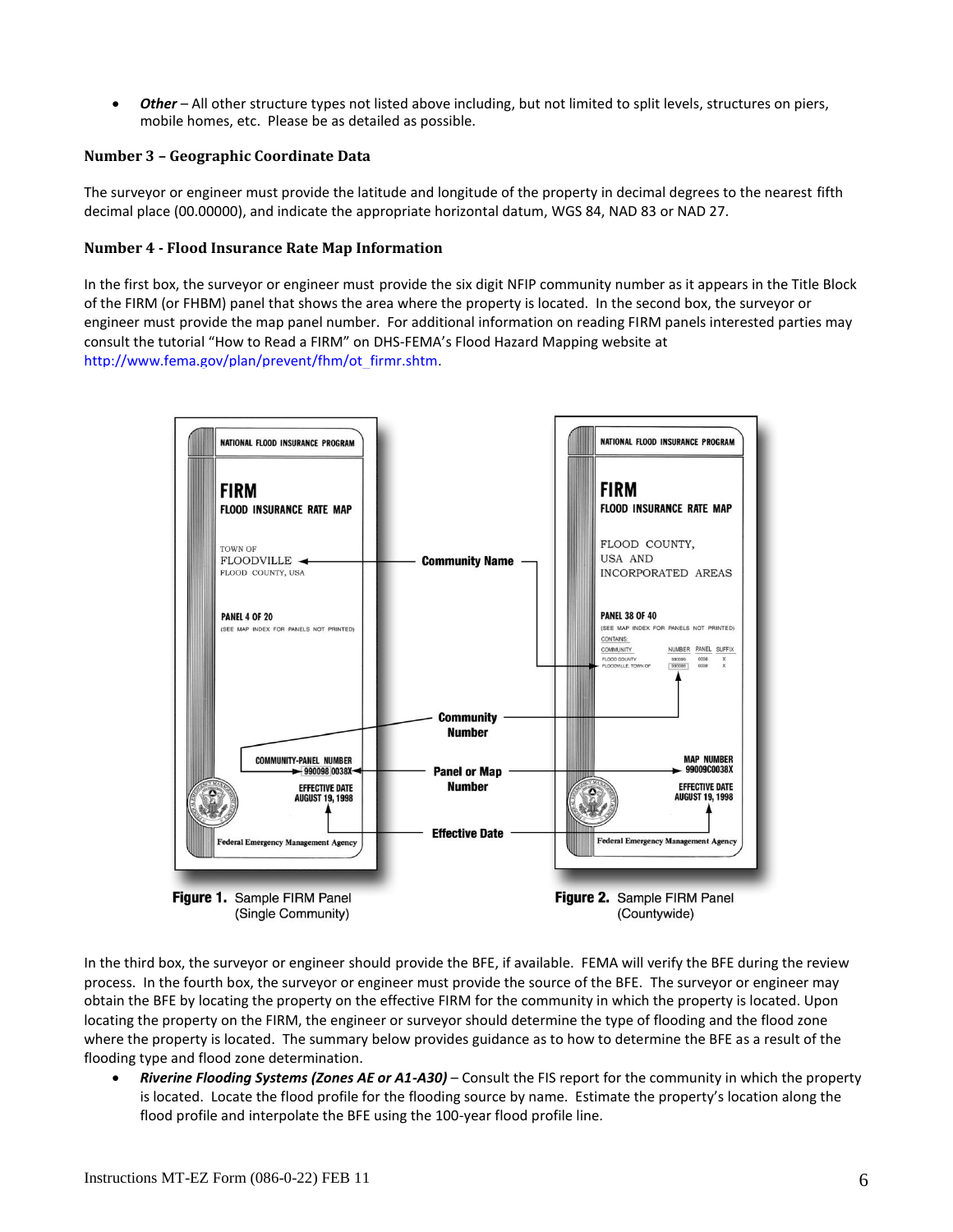For additional assistance in completing this form, interested parties may consult the LOMA Tutorial, available on DHS-FEMA's Flood Hazard Mapping website at: [http://www.fema.gov/plan/prevent/fhm/ot\\_lmreq.shtm.](http://www.fema.gov/plan/prevent/fhm/ot_lmreq.shtm) This tutorial provides guidance to LOMA requesters, as well as an online tool to complete the MT-EZ form.

## **Data Submission Requirements**

In accordance with NFIP regulations, DHS-FEMA will use the information provided in the MT-EZ form to determine whether property (i.e., structure, parcel of land) should be removed from a designated SFHA. In certain instances, additional data not referenced on the MT-EZ form may be required. A DHS-FEMA representative will notify the requester of any additional data requirements.

DHS-FEMA encourages the submission of the required data in digital format (e.g. scanned documents on a CD). This may help expedite the processing of your request.

# **Applicable Regulations**

The regulations pertaining to LOMAs are presented in Title 44, Chapter I, Code of Federal Regulations (CFR), Part 70, which are available at http://www.access.gpo.gov/nara/cfr/waisidx 03/44cfr70 03.html. The purpose of Part 70 is to provide an administrative procedure whereby DHS-FEMA will review information submitted by an owner or lessee of property who believes that their property has been inadvertently included in a designated SFHA. Part 70 provides information about the technical difficulty of accurately delineating the SFHA boundaries on the NFIP map for a community. Part 70 procedures shall not apply if the topography has been altered to raise the original ground to or above the BFE since the effective date of the first NFIP map [i.e., a Flood Insurance Rate Map (FIRM) or Flood Hazard Boundary Map (FHBM)] showing the property to be within the SFHA.

## **Basis of Determination**

If no fill has been placed, DHS-FEMA's determination as to whether a structure or legally recorded parcel of land, or a portion of a parcel, described by metes and bounds, may be removed from the SFHA will be based on a comparison of the BFE with certain elevation information. The elevation information required will depend on whether a structure or a legally recorded parcel of land is to be removed from the SFHA. For LOMA requests involving property located in Zone A, with no BFEs determined, interested parties should refer to DHS-FEMA-265, *Managing Floodplain Development in Approximate Zone A Areas, A Guide for Obtaining and Developing Base (100-Year) Flood Elevations*, available on DHS-FEMA's website at [http://www.fema.gov/library/viewRecord.do?id=2215.](http://www.fema.gov/library/viewRecord.do?id=2215) 

The following special considerations may affect DHS-FEMA's determination:

- In areas of shallow/sheet flooding (Zone AO), the elevation of the Lowest Adjacent Grade (including deck posts) of the structure(s) must be above the surrounding grade by an amount equal to or greater than the depth shown on the NFIP map. In addition, adequate drainage paths are required to guide floodwaters around and away from the structure(s); the structure(s) should be on an elevated pad within the Zone AO area. With your application package, in addition to elevation information regarding the structure(s), provide a map showing the topographic data of the property and the immediate surrounding area, and the location of any structure(s) existing on the property (certified by a registered professional engineer or licensed land surveyor) to demonstrate that the above criteria have been met.
- If the lowest floor of a building has been elevated on posts, piers, or pilings above the BFE and any portion of the structure (i.e., posts, pilings, or piers) is still below the BFE, the building will not be removed from the SFHA.

## **Response Timeframe**

In accordance with Section 70.4 of the NFIP regulations, DHS-FEMA will notify the requester of the determination in writing within 60 days of the date of receipt of all required data. Information about the status of active LOMA requests and other Letter of Map Change (LOMC) requests is available from DHS-FEMA's Mapping Information Platform (MIP) at [https://hazards.fema.gov.](https://hazards.fema.gov/) The MIP allows requesters to search Open LOMCs by entering their Project (Case) Number and Project Type to find out the status of their request. From the MIP Home Page requesters should click on Tools & Links,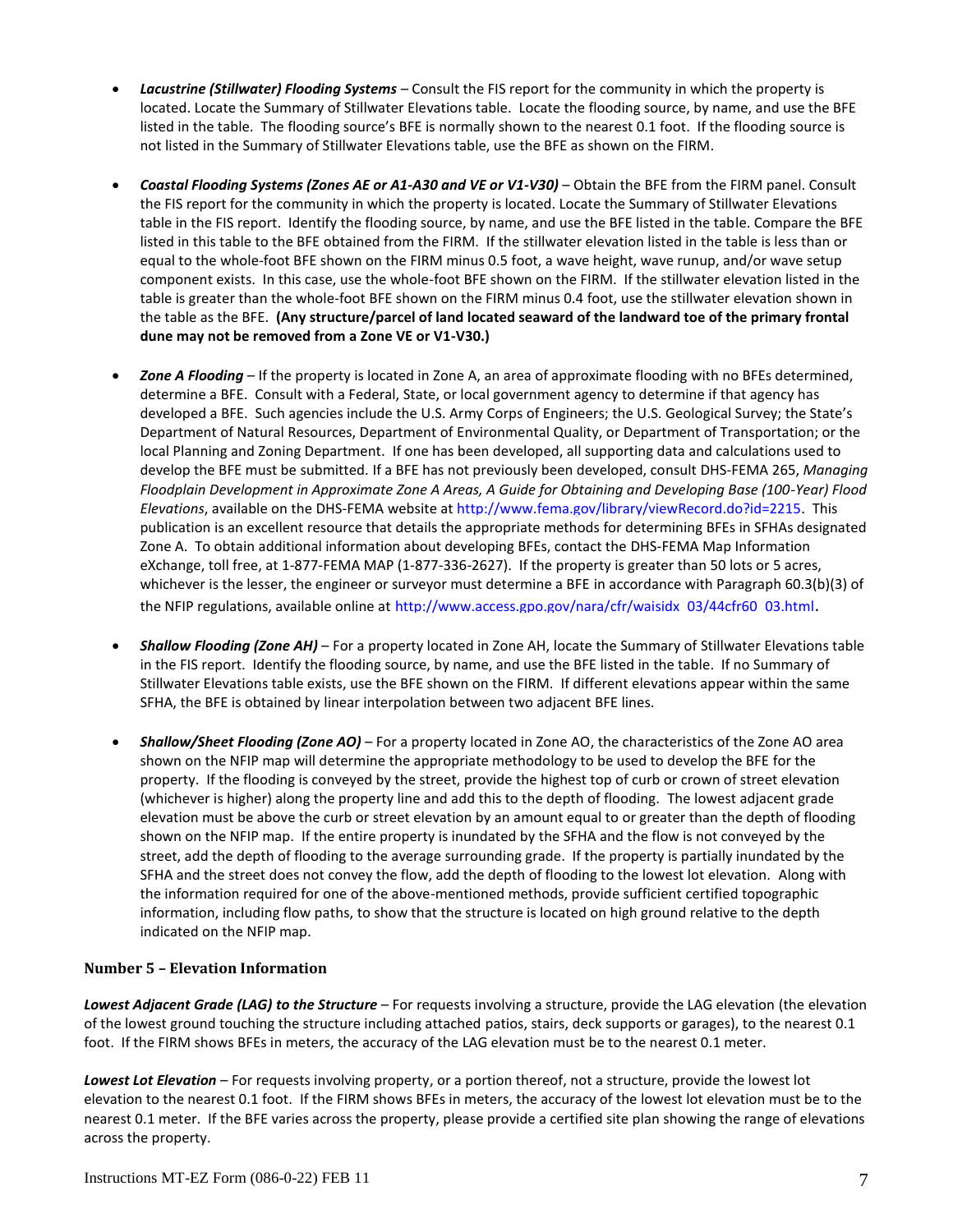Public Reports and select Public Reports from the Report Category dropdown. Information about the status of LOMA requests and other Letter of Map Change (LOMC) requests is also available from DHS-FEMA's Flood Hazard Mapping web site at [http://www.fema.gov/plan/prevent/fhm/st\\_main.shtm.](http://www.fema.gov/plan/prevent/fhm/st_main.shtm) The FHM site allows requesters to search LOMCs by entering their Project (Case) Number or Community Name.

As mentioned previously, submitting the MT-EZ form and required supporting documents in digital format may help expedite the processing of your request.

## **Effect on Insurance Purchase Requirements**

Although DHS-FEMA may issue a LOMA removing a structure from the SFHA, it is the lending institution's prerogative to require flood insurance, as a condition of a loan, if it deems such action appropriate. Historically, about 25% of all flood claims occur in areas outside of the SFHA. Property owners are strongly encouraged to convert their existing policy, using the premiums already paid for that policy, to a lower-cost Preferred Risk Policy (PRP), which is available for structures located outside of the SFHA. For more information about the PRP, contact your agent or broker or visit [http://www.floodsmart.gov/prp.](http://www.floodsmart.gov/prp)

If the lender agrees to waive the flood insurance purchase requirement, the property owner is eligible for a full refund of the premium paid for the current policy year, provided that no claim is pending or has been paid on the policy in question during the same policy year. If the property owner has been required to renew his or her policy during a period when a revised NFIP map was being printed, the premium will be refunded for an additional year. To initiate processing of the refund and/or converting that policy to a lower-cost PRP to maintain coverage without interruption, the property owner should provide the LOMA and evidence of the waiver of the flood insurance requirement from the lender to the insurance agent or broker who sold the policy.

## **General Instructions – Section A**

The property owner, a Licensed Land Surveyor, or a Registered Professional Engineer may complete Section A to support a request for a LOMA for a single structure or lot.

Before completing Section A, the requester must obtain one of the following documents from the County/Parish Clerk, Recorder, or Register of Deeds for the community:

- A copy of the Deed for the property, showing the recordation information (e.g., Book/Volume and Page numbers or Document/Instrument number) containing the recorder's seal and recordation date, accompanied by a tax assessor's or other suitable map showing the surveyed location of the property relative to local streets and watercourses. The map should include at least one street intersection that is shown on the FIRM panel.
- A copy of the Plat Map for the property, showing the recordation information (e.g., Book/Volume and Page numbers or Document/Instrument number) and containing the recorder's seal and recordation date.

The requester must also obtain a photocopy of the effective FIRM panel (including the Title Block) that shows the area in which the property is located. This map should be available at the community map repository or from the community official or agency responsible for floodplain management. However, digital copies of the FIRM Index and FIRM panels may be ordered from the DHS-FEMA Map Service Center (MSC), for a nominal fee. To place orders from the MSC, interested parties may visit the MSC website a[t http://www.msc.fema.gov.](http://www.msc.fema.gov/) A FIRMette, which can be printed free of charge from the MSC website, may be submitted in lieu of a photocopy of the FIRM. (For some communities, the effective NFIP map may be a Flood Hazard Boundary Map (FHBM), not a FIRM. In such cases, the requester should obtain and use the FHBM.)

The DHS-FEMA Map Service Center allows requesters to search for maps and other technical data. Requesters can search by the three following search options: Catalog, Map Search, and Quick Order. The Catalog option allows requesters to search through the DHS-FEMA Map Service Center for all available data. The Map Search option allows requesters to search for data available for an individually specified map area. The Quick Order option allows requesters to search and order available data (digital only) by specific FIRM panel or by state, county, or community identification number. All search options will allow requesters to search desired data and add that data to a "shopping cart" for later payment options. Payment must be in the form of a credit card. Only Visa, MasterCard, and American Express are accepted.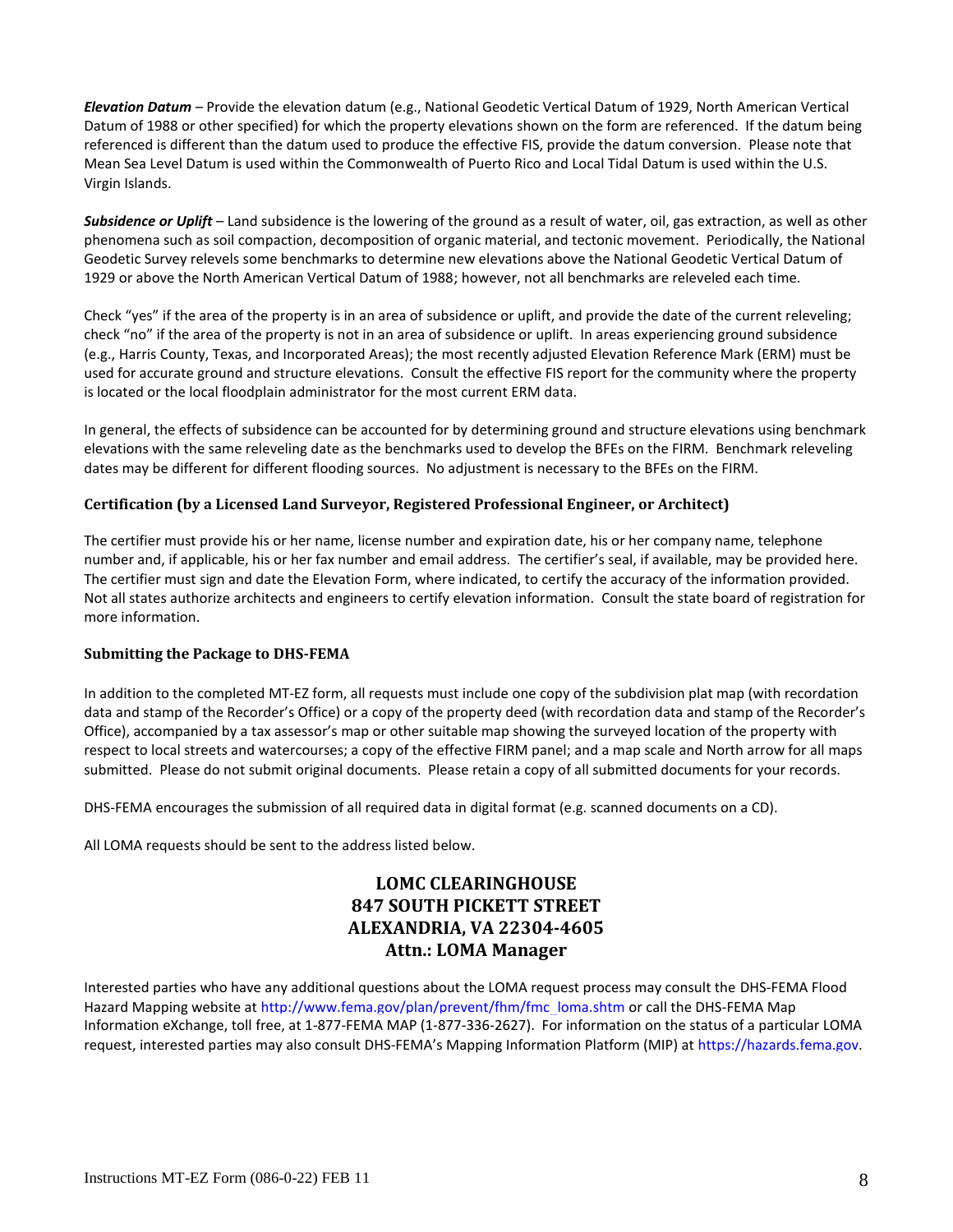Requesters without Internet access should contact the FMIX by calling 1-877-FEMA MAP (1-877-336-2627). Requesters also may fax their map order requests to the MSC at 1-800-358-9620.

### **Specific Instructions – Section A**

### **Number 1 - Fill Placement**

Regardless of the type of LOMC being requested, the requester must clearly state, to the best of his or her knowledge, whether fill has been placed on the property. The requester must answer "yes" or "no" to this question. (See "Use of Application Forms" for additional information about fill.) If fill has been placed on the property, the requester must submit a request for a Letter of Map Revision Based on Fill (LOMR-F) using the MT-1 application forms so that DHS-FEMA may determine whether the structure or property should be removed from the SFHA. To obtain a copy of the MT-1 application forms package, interested parties should visit DHS-FEMA's Flood Hazard Mapping website at [http://www.fema.gov/plan/prevent/fhm/dl\\_mt-1.shtm](http://www.fema.gov/plan/prevent/fhm/dl_mt-1.shtm) or call the DHS-FEMA Map Information eXchange, toll free, at 1-877-FEMA MAP (1-877-336-2627).

#### **Number 2 - Legal Description of Property**

The requester must describe the property by referring to the recorded deed or plat map. The description may consist of a lot number and subdivision name, a parcel number, a tract number, or any other information provided in the deed or plat to identify the property. It is not necessary to reproduce a lengthy description of the property as it appears in the Deed. In addition, the requester should enter the street address (911 type) for the property, if one is available.

#### **Number 3 - Structure or Property That Is Subject of Request**

DHS-FEMA will make a LOMA determination for a structure or a parcel of land. The requester must select the one for which they would like DHS-FEMA to make a determination. If the request is for a structure, the requester must provide the date of construction in this section. Date of construction information usually may be obtained from real estate settlement documents, the property developer, or the local government office where real estate and/or land development transactions are recorded. If the request is for a portion of a parcel, a certified metes and bounds description and map of the area to be removed, certified by a licensed land surveyor or registered professional engineer, are **required.** The metes and bounds description must cover the specific area to be removed, and it must be tied to an identifiable starting point. If the description is for a legally recorded lot or parcel, the metes and bounds description should commence or begin at the lot or parcel corner. Metes and bounds descriptions must not intersect or coincide with the footprint of an existing structure. Please see the example below for the preferred format of metes and bounds descriptions.

BEGINNING at the northeast lot corner; thence S16°42'22"E, 100.00 feet; thence S33°14'40"W, 145.92 feet; thence S89°13'29"W, 156.01 feet; thence N16°42'22"W, 223.14 feet; thence 210.49 feet along a curve to the left having a radius of 542.00 feet to the POINT OF BEGINNING

DHS-FEMA encourages the submission of metes and bounds descriptions in digital format on a CD. This may help expedite the processing of your request.

#### **Signature**

The requester must provide his or her name, mailing address, and telephone number in the space provided. The requester also must sign and date, where indicated, to certify the accuracy of the information provided in Section A of the form. A Licensed Land Surveyor, Registered Professional Engineer, or other designated agent may sign this form for the requester when submitting on behalf of the requester. Providing an email address is optional, however, providing one will make it easier for DHS-FEMA to contact you if necessary and may facilitate the processing of your request.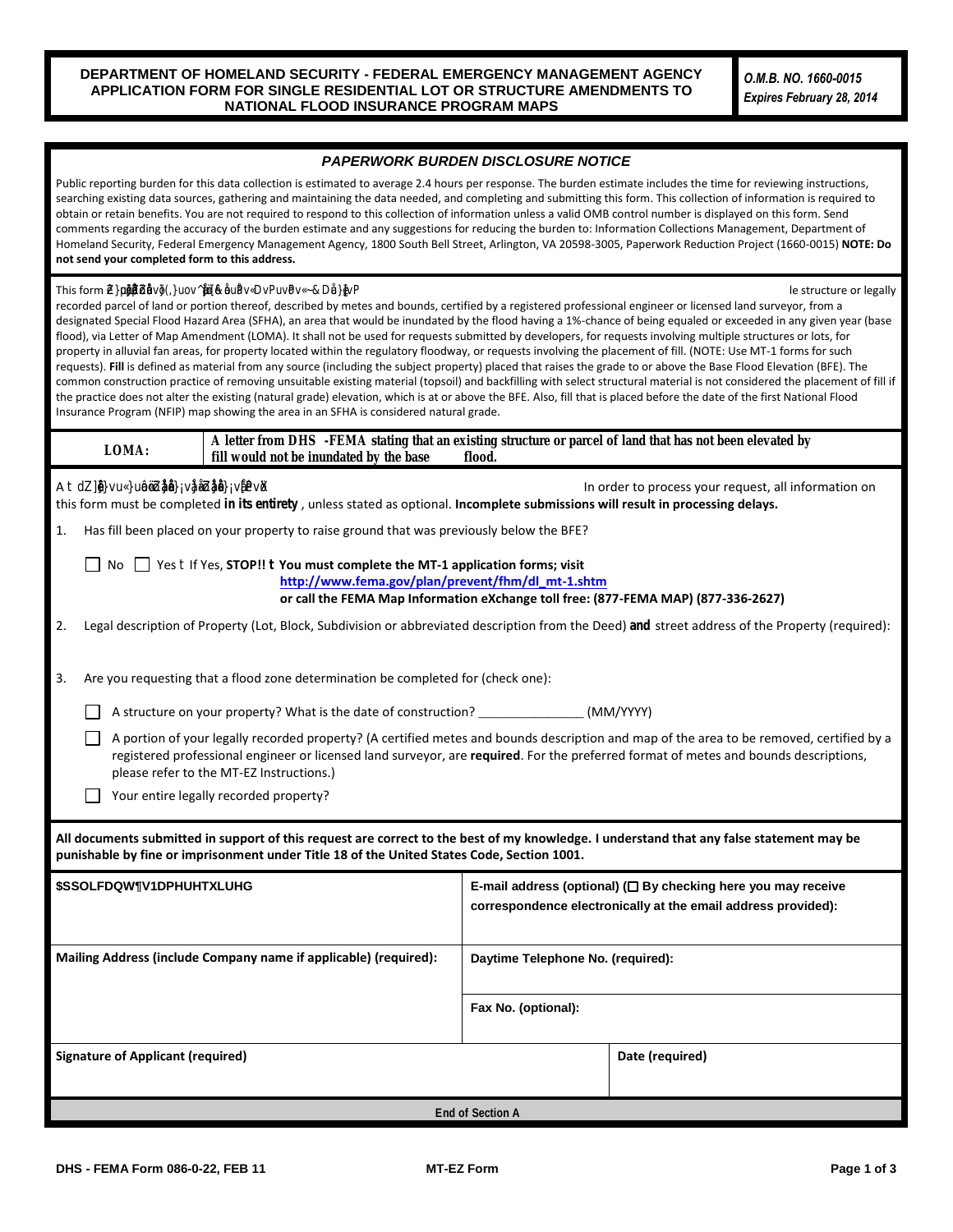## **General Instructions – Section B**

A Licensed Land Surveyor or Registered Professional Engineer (authorized by law to certify the information requested) must complete Section B unless an NFIP Elevation Certificate has already been completed for the property. If the request is to remove the structure, and an Elevation Certificate has been completed, the Elevation Certificate may be submitted in lieu of Section B of the MT-EZ form. If the request is to remove the entire legally recorded property, the lowest lot elevation must be provided in Section B. If the request is to remove a portion of the legally recorded property, the lowest elevation within the described portion must be provided in Section B.

Before completing Section B, the surveyor or engineer must obtain the effective FIRM panel, effective Flood Boundary and Floodway Map (FBFM) panel (if printed), and Flood Insurance Study (FIS) report that cover the area in which the property is located. These can be obtained from the community map repository, or digital copies ordered from the MSC for a nominal fee. To place map orders from the MSC online, the engineer or surveyor should visi[t http://www.msc.fema.gov.](http://www.msc.fema.gov/) (For some communities, the effective NFIP map may be an FHBM), not a FIRM. In such cases, the engineer or surveyor should obtain and use the FHBM.)

The DHS-FEMA Map Service Center allows users, including homeowners, surveyors, and engineers, to search for maps and other technical data. Searches can be conducted under the three following search options: Catalog, Map Search, and Quick Order. The Catalog option allows surveyors and engineers to search through the Map Service Center for all available data. The Map Search option allows surveyors and engineers to search for data available for an individually specified map area. The Quick Order option allows surveyors and engineers to search available data by a specific FIRM panel or by state, county, or community identification number. All search options will allow surveyors and engineers to search desired data and add that data to a "shopping cart" for later payment options. Payment must be in the form of a credit card. Only Visa, MasterCard, and American Express are accepted.

Surveyors and engineers who do not have Internet access should contact the FMIX by calling 1-877-FEMA MAP (1-877-336- 2627). They also may fax their map order requests to the MSC at 1-800-358-9620.

## **Specific Instructions – Section B**

### **Determination Requested For**

The surveyor or engineer must identify what is to be removed from the SFHA. The surveyor or engineer must provide the required elevation information as described on the form.

### **Number 1 – Property Information**

The surveyor or engineer must provide a brief description of the property by referring to the recorded deed or plat map. The description may consist of a lot number and subdivision name, a parcel number, a tract number, or any other information provided in the deed or plat to identify the property. It is not necessary to reproduce a lengthy description of the property as it appears in the Deed.

### **Number 2 - Structure Information**

The surveyor or engineer must provide the street address for the property (911 type), if one is available, or the name of road providing access.

If the request involves or will involve a structure, the surveyor or engineer must provide the type of construction.

- *Crawl Space* The bottom floor is below the first floor, is enclosed by solid and partial perimeter walls, and may be above ground level (grade) on one or more sides. Spaces below ground level on all sides must meet the requirements of FEMA Technical Bulletin 11-01. Spaces with a bottom floor elevation more than 2.0 feet below the Lowest Adjacent Exterior Grade (LAG) elevation will be classified as a basement.
- *Slab on Grade* The bottom floor is at or above ground level (grade) on at least one side.
- *Basement/Enclosure* The bottom floor (basement or underground garage) is below ground level (grade) on all sides. See Crawl Space above.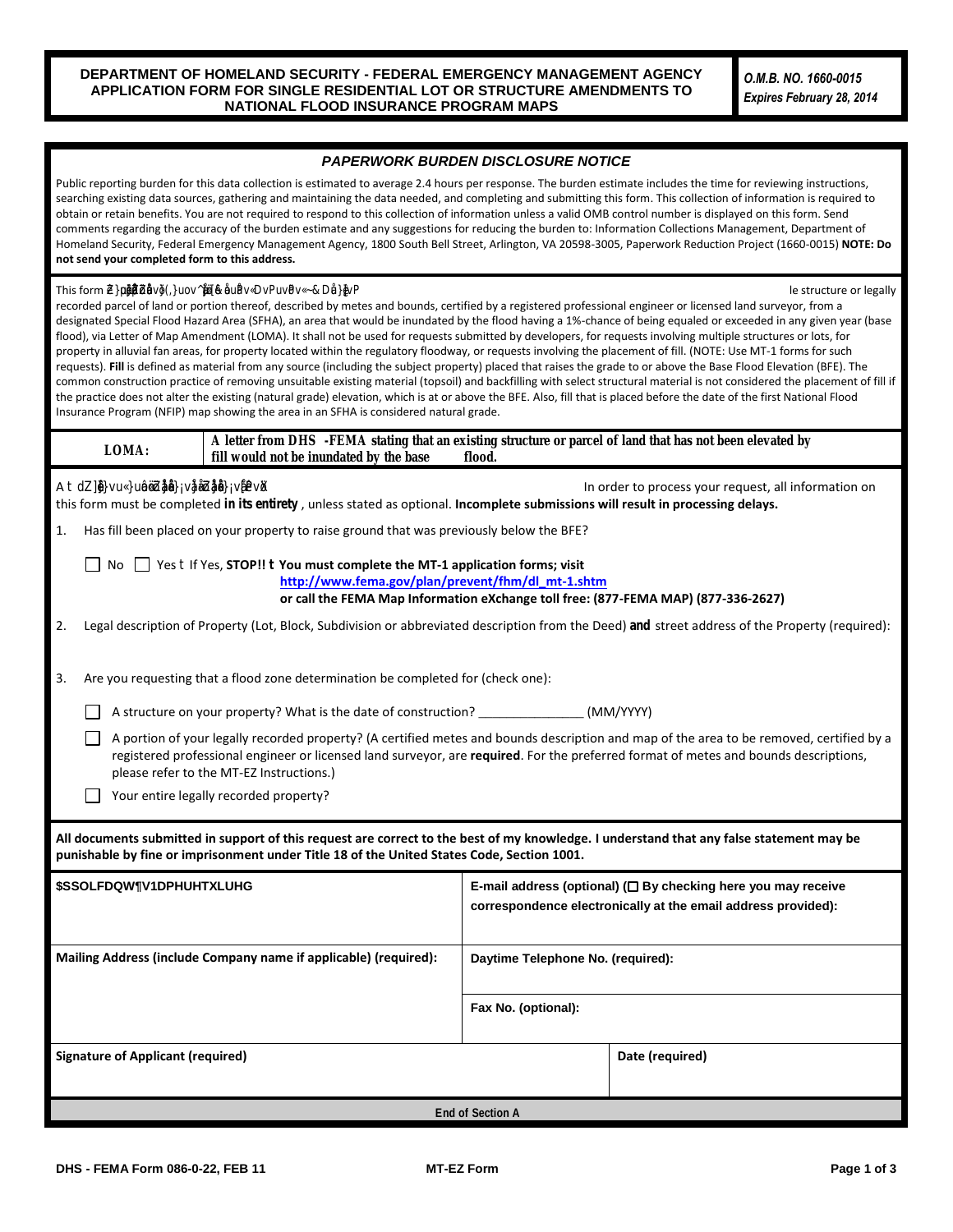*Other* – All other structure types not listed above including, but not limited to split levels, structures on piers, mobile homes, etc. Please be as detailed as possible.

### **Number 3 – Geographic Coordinate Data**

The surveyor or engineer must provide the latitude and longitude of the property in decimal degrees to the nearest fifth decimal place (00.00000), and indicate the appropriate horizontal datum, WGS 84, NAD 83 or NAD 27.

#### **Number 4 - Flood Insurance Rate Map Information**

In the first box, the surveyor or engineer must provide the six digit NFIP community number as it appears in the Title Block of the FIRM (or FHBM) panel that shows the area where the property is located. In the second box, the surveyor or engineer must provide the map panel number. For additional information on reading FIRM panels interested parties may consult the tutorial "How to Read a FIRM" on DHS-FEMA's Flood Hazard Mapping website at [http://www.fema.gov/plan/prevent/fhm/ot\\_firmr.shtm.](http://www.fema.gov/plan/prevent/fhm/ot_firmr.shtm)



In the third box, the surveyor or engineer should provide the BFE, if available. FEMA will verify the BFE during the review process. In the fourth box, the surveyor or engineer must provide the source of the BFE. The surveyor or engineer may obtain the BFE by locating the property on the effective FIRM for the community in which the property is located. Upon locating the property on the FIRM, the engineer or surveyor should determine the type of flooding and the flood zone where the property is located. The summary below provides guidance as to how to determine the BFE as a result of the flooding type and flood zone determination.

 *Riverine Flooding Systems (Zones AE or A1-A30)* – Consult the FIS report for the community in which the property is located. Locate the flood profile for the flooding source by name. Estimate the property's location along the flood profile and interpolate the BFE using the 100-year flood profile line.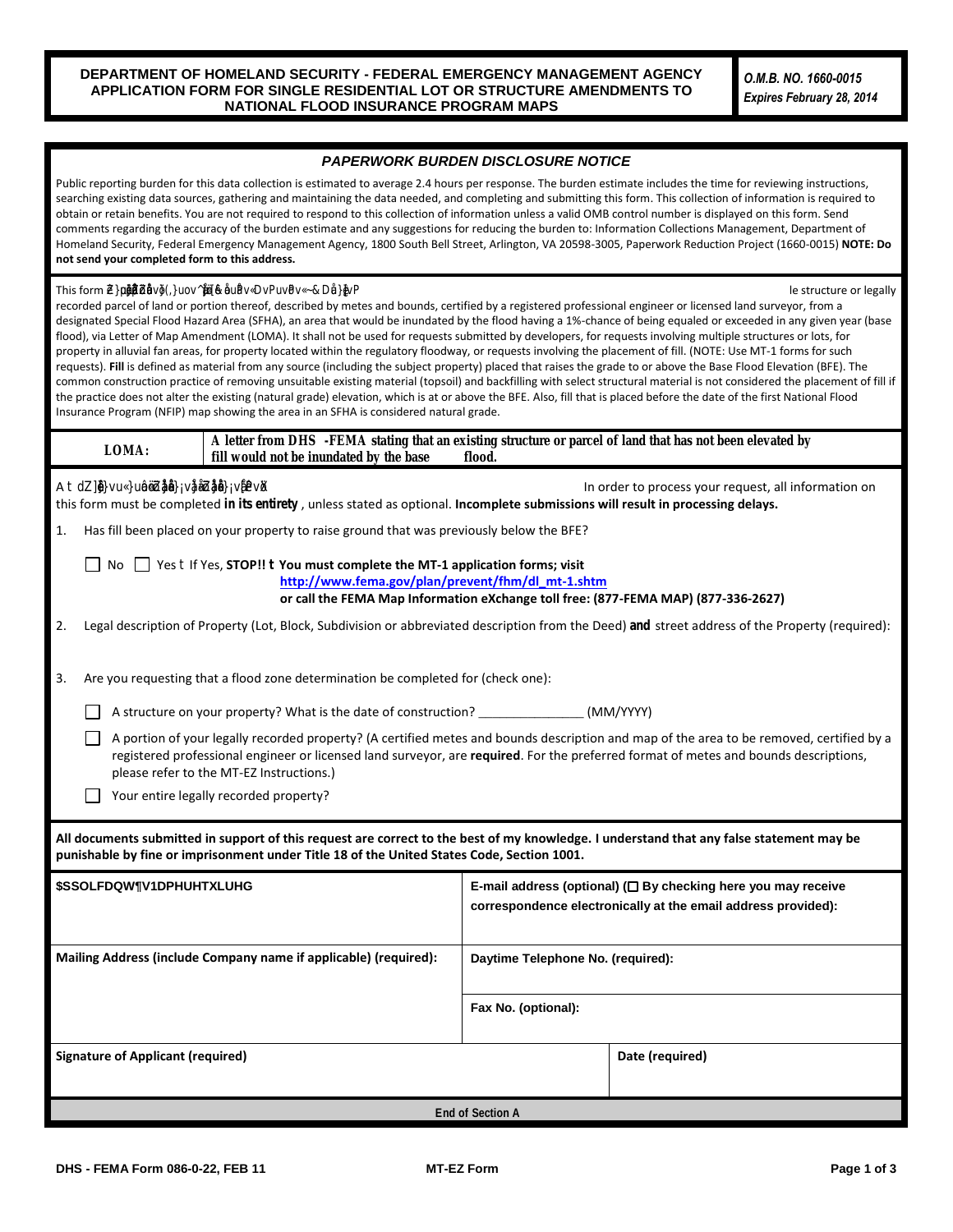- *Lacustrine (Stillwater) Flooding Systems* Consult the FIS report for the community in which the property is located. Locate the Summary of Stillwater Elevations table. Locate the flooding source, by name, and use the BFE listed in the table. The flooding source's BFE is normally shown to the nearest 0.1 foot. If the flooding source is not listed in the Summary of Stillwater Elevations table, use the BFE as shown on the FIRM.
- *Coastal Flooding Systems (Zones AE or A1-A30 and VE or V1-V30)* Obtain the BFE from the FIRM panel. Consult the FIS report for the community in which the property is located. Locate the Summary of Stillwater Elevations table in the FIS report. Identify the flooding source, by name, and use the BFE listed in the table. Compare the BFE listed in this table to the BFE obtained from the FIRM. If the stillwater elevation listed in the table is less than or equal to the whole-foot BFE shown on the FIRM minus 0.5 foot, a wave height, wave runup, and/or wave setup component exists. In this case, use the whole-foot BFE shown on the FIRM. If the stillwater elevation listed in the table is greater than the whole-foot BFE shown on the FIRM minus 0.4 foot, use the stillwater elevation shown in the table as the BFE. **(Any structure/parcel of land located seaward of the landward toe of the primary frontal dune may not be removed from a Zone VE or V1-V30.)**
- *Zone A Flooding* If the property is located in Zone A, an area of approximate flooding with no BFEs determined, determine a BFE. Consult with a Federal, State, or local government agency to determine if that agency has developed a BFE. Such agencies include the U.S. Army Corps of Engineers; the U.S. Geological Survey; the State's Department of Natural Resources, Department of Environmental Quality, or Department of Transportation; or the local Planning and Zoning Department. If one has been developed, all supporting data and calculations used to develop the BFE must be submitted. If a BFE has not previously been developed, consult DHS-FEMA 265, *Managing Floodplain Development in Approximate Zone A Areas, A Guide for Obtaining and Developing Base (100-Year) Flood Elevations*, available on the DHS-FEMA website at [http://www.fema.gov/library/viewRecord.do?id=2215.](http://www.fema.gov/library/viewRecord.do?id=2215) This publication is an excellent resource that details the appropriate methods for determining BFEs in SFHAs designated Zone A. To obtain additional information about developing BFEs, contact the DHS-FEMA Map Information eXchange, toll free, at 1-877-FEMA MAP (1-877-336-2627). If the property is greater than 50 lots or 5 acres, whichever is the lesser, the engineer or surveyor must determine a BFE in accordance with Paragraph 60.3(b)(3) of the NFIP regulations, available online at [http://www.access.gpo.gov/nara/cfr/waisidx\\_03/44cfr60\\_03.html](http://www.access.gpo.gov/nara/cfr/waisidx_03/44cfr60_03.html).
- *Shallow Flooding (Zone AH)* For a property located in Zone AH, locate the Summary of Stillwater Elevations table in the FIS report. Identify the flooding source, by name, and use the BFE listed in the table. If no Summary of Stillwater Elevations table exists, use the BFE shown on the FIRM. If different elevations appear within the same SFHA, the BFE is obtained by linear interpolation between two adjacent BFE lines.
- *Shallow/Sheet Flooding (Zone AO)* For a property located in Zone AO, the characteristics of the Zone AO area shown on the NFIP map will determine the appropriate methodology to be used to develop the BFE for the property. If the flooding is conveyed by the street, provide the highest top of curb or crown of street elevation (whichever is higher) along the property line and add this to the depth of flooding. The lowest adjacent grade elevation must be above the curb or street elevation by an amount equal to or greater than the depth of flooding shown on the NFIP map. If the entire property is inundated by the SFHA and the flow is not conveyed by the street, add the depth of flooding to the average surrounding grade. If the property is partially inundated by the SFHA and the street does not convey the flow, add the depth of flooding to the lowest lot elevation. Along with the information required for one of the above-mentioned methods, provide sufficient certified topographic information, including flow paths, to show that the structure is located on high ground relative to the depth indicated on the NFIP map.

### **Number 5 – Elevation Information**

**Lowest Adjacent Grade (LAG) to the Structure** – For requests involving a structure, provide the LAG elevation (the elevation of the lowest ground touching the structure including attached patios, stairs, deck supports or garages), to the nearest 0.1 foot. If the FIRM shows BFEs in meters, the accuracy of the LAG elevation must be to the nearest 0.1 meter.

*Lowest Lot Elevation* – For requests involving property, or a portion thereof, not a structure, provide the lowest lot elevation to the nearest 0.1 foot. If the FIRM shows BFEs in meters, the accuracy of the lowest lot elevation must be to the nearest 0.1 meter. If the BFE varies across the property, please provide a certified site plan showing the range of elevations across the property.